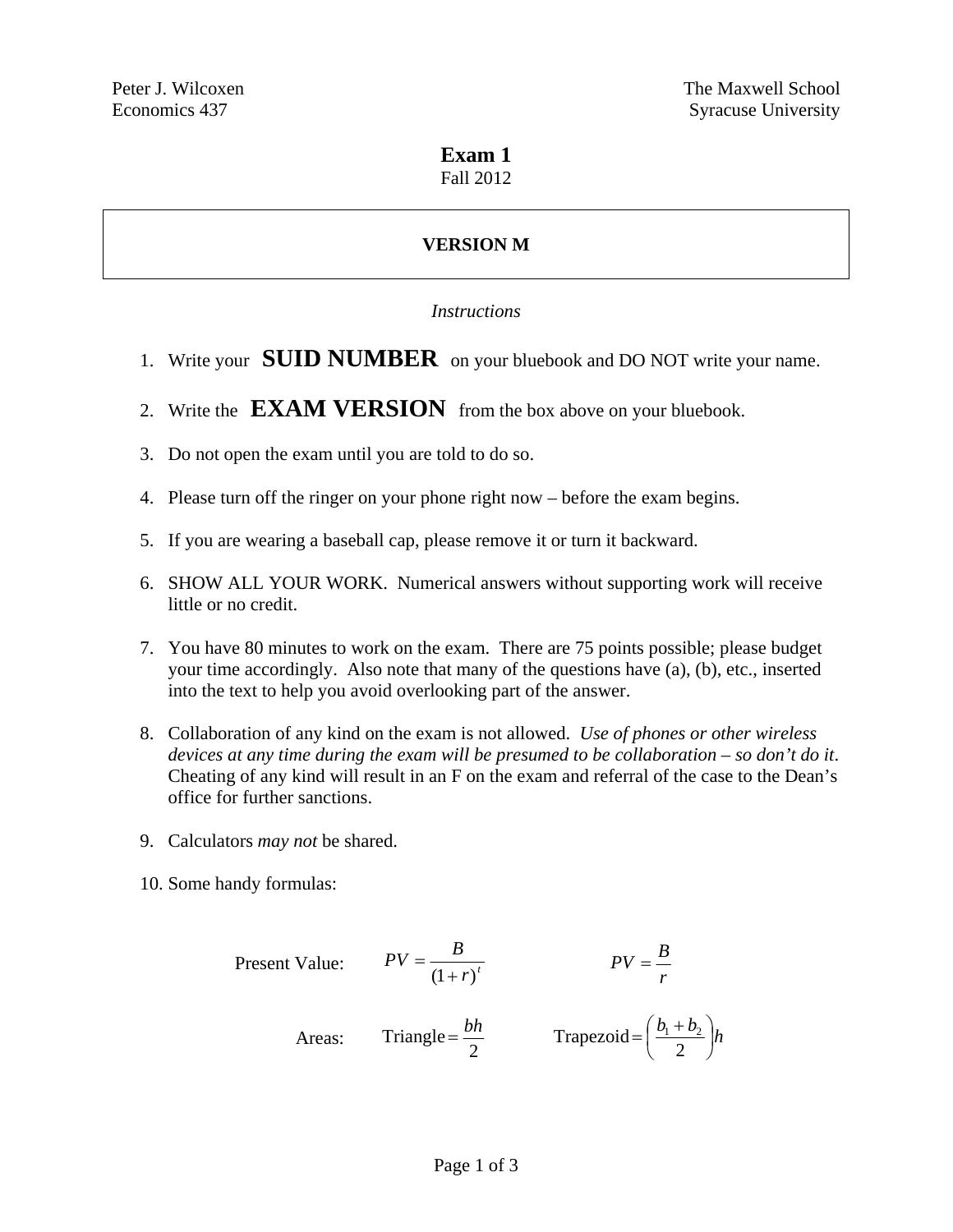#### **Question 1 (15 points)**

A city is evaluating whether it should upgrade its system for managing stormwater. Currently, stormwater drains into the city's water treatment system. During large storms the system becomes overloaded and raw sewage overflows into a nearby lake. The chance of an overflow in each year is 10% and the damage when it happens is \$20 million. The city is considering two proposals. Proposal 1 would expand the water treatment plant. Construction would cost \$25 million (paid in year 0) and the expansion would cost \$500,000 a year to operate (paid from year 1 on). The new plant would eliminate the overflows. Proposal 2 would leave the water treatment plant alone but would use landscaping and special sidewalks and pavement to reduce the amount of stormwater entering the water treatment system. It would cost \$16 million to construct (paid in year 0) and \$200,000 a year to maintain (paid from year 1 on). It would not prevent the overflows completely but would make them less likely and less damaging: the chance of an overflow would drop to 5% and the damage would drop to \$10 million. For both proposals, you may assume the project would begin operating in year 1 and would last forever.

Please compute (a) the expected present value cost with neither plan in place, and then (b), (c) the expected present value cost of each plan. Then (d) explain briefly which what plan is best. You may assume the city uses an interest rate of 5% in present value calculations.

# **Question 2 (15 points)**

Production of a good creates a positive externality. The market willingness to pay for the good is WTP = 4800 –  $2*Q$  and the marginal cost of producing it is MC =  $2*Q$ . The external marginal benefits are given by MBext =  $1*Q$ .

Please compute: (a), (b) the price and quantity at the market equilibrium, (c), (d) the efficient price and quantity, (e) the efficient subsidy per unit; (f) the total cost of the subsidy to the government; and (g) the net welfare gain from moving from the market equilibrium to efficiency.

#### **Question 3 (15 points)**

A pollutant is emitted by three firms: A, B and C. Firm A emits 40 tons and has an MCA given by MCAa =  $2*Qa$ ; firm B emits 60 tons and has an MCA given by MCAb =  $4*Qb$ ; firm C is identical to B: it emits 60 tons and has  $MCAc = 4*Qc$ . The government wants to reduce emissions by 50% and initially imposed a command and control regulation requiring each plant to cut its emissions in half. However, it is now considering switching to an emissions tax instead.

Please calculate: (a) the total cost of abatement under the command and control policy; (b) the emissions tax rate that would achieve the same reduction as the command and control policy; (c) the total cost of abatement under the tax policy; (d) each firm's overall compliance cost under the tax policy; and (e) the efficiency gain or loss from switching to the tax policy.

Exam continues on the next page …